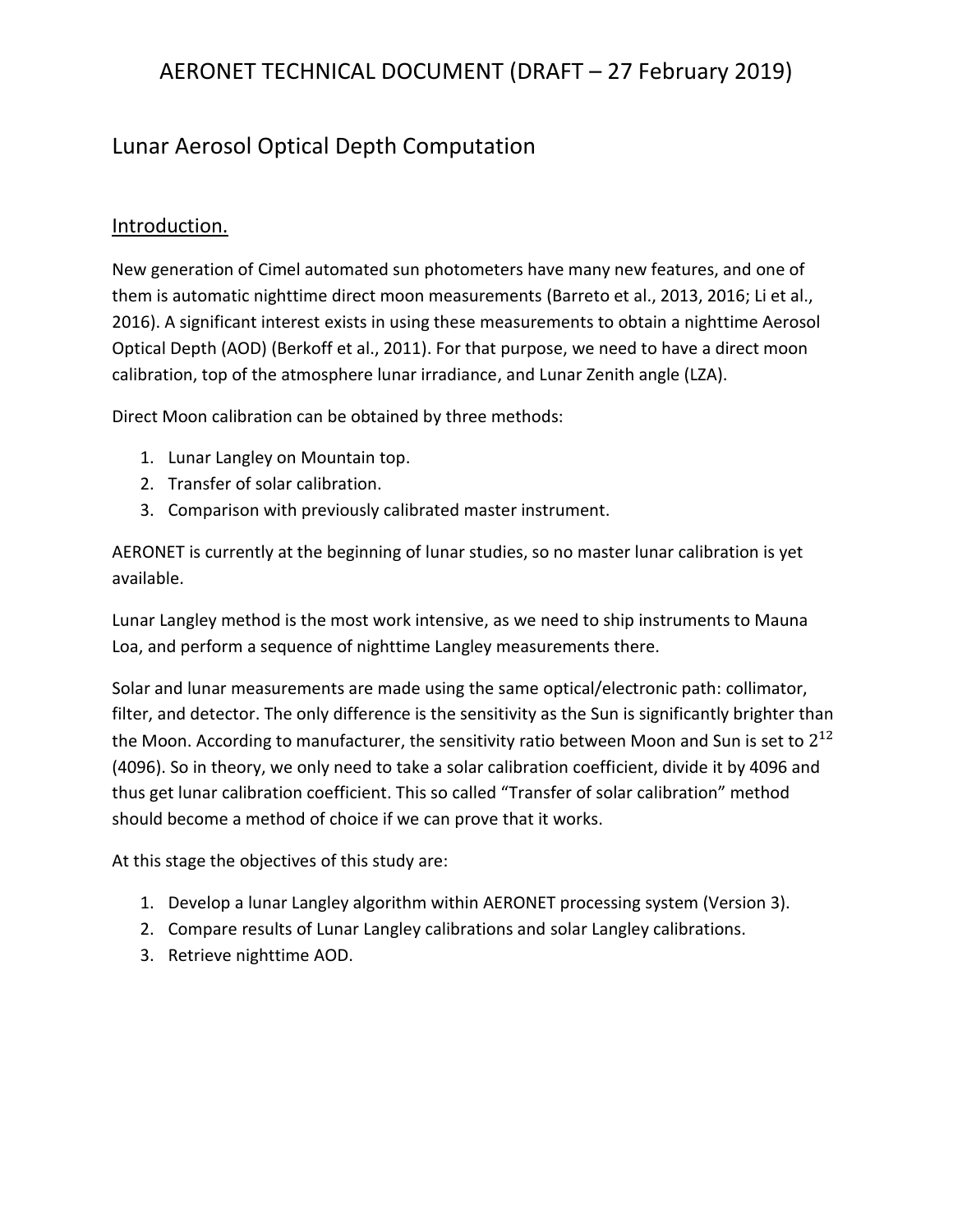## Method.

Obtaining lunar AOD (  $\tau_a^l$ ) and solar AOD ( $\tau_a^s$ ) are very similar.

For each wavelength, we need to measure irradiance at the ground level  $E_g$  and we need to know irradiance at the top of the atmosphere  $(E_0)$ .

$$
\tau_t = \frac{1}{m} \ln \frac{E_0}{E_g} \qquad (1)
$$

Where  $m$  is air mass and  $\tau_t$ - is the total optical depth.

We need to know the gaseous optical depth  $\tau_g$  to extract it from  $\tau_t\colon$ 

$$
\tau_a = \tau_t - \tau_g \qquad (2)
$$

So, lunar (*l*) and solar (*s*) equations are computed as:

$$
\tau_a^l = \frac{1}{m^l} ln \frac{E_0^l}{E_g^l} - \tau_g \quad (3.1)
$$
  

$$
\tau_a^s = \frac{1}{m^s} ln \frac{E_0^s}{E_g^s} - \tau_g \quad (3.2)
$$

 $\tau_q$  is the same for Sun or Moon. Optical air mass is calculated similarly for Sun and Moon, since we need to know SZA (solar zenith angle) and LZA (Lunar zenith angle) respectively.

Ground level irradiances are measured directly by the ground-based radiometers,

$$
E_g = V \cdot C \tag{4}
$$

Where V is instrument output, which is unitless, and C is calibration coefficient in  $\mu W/m^2$  nm.

C is defined by instrument itself: Filter transmittance, detector sensitivity, electronics, etc.

 $C<sup>l</sup>$  is the lunar calibration coefficient and  $C<sup>s</sup>$  is the solar calibration coefficient are used to calculate ground irradiances.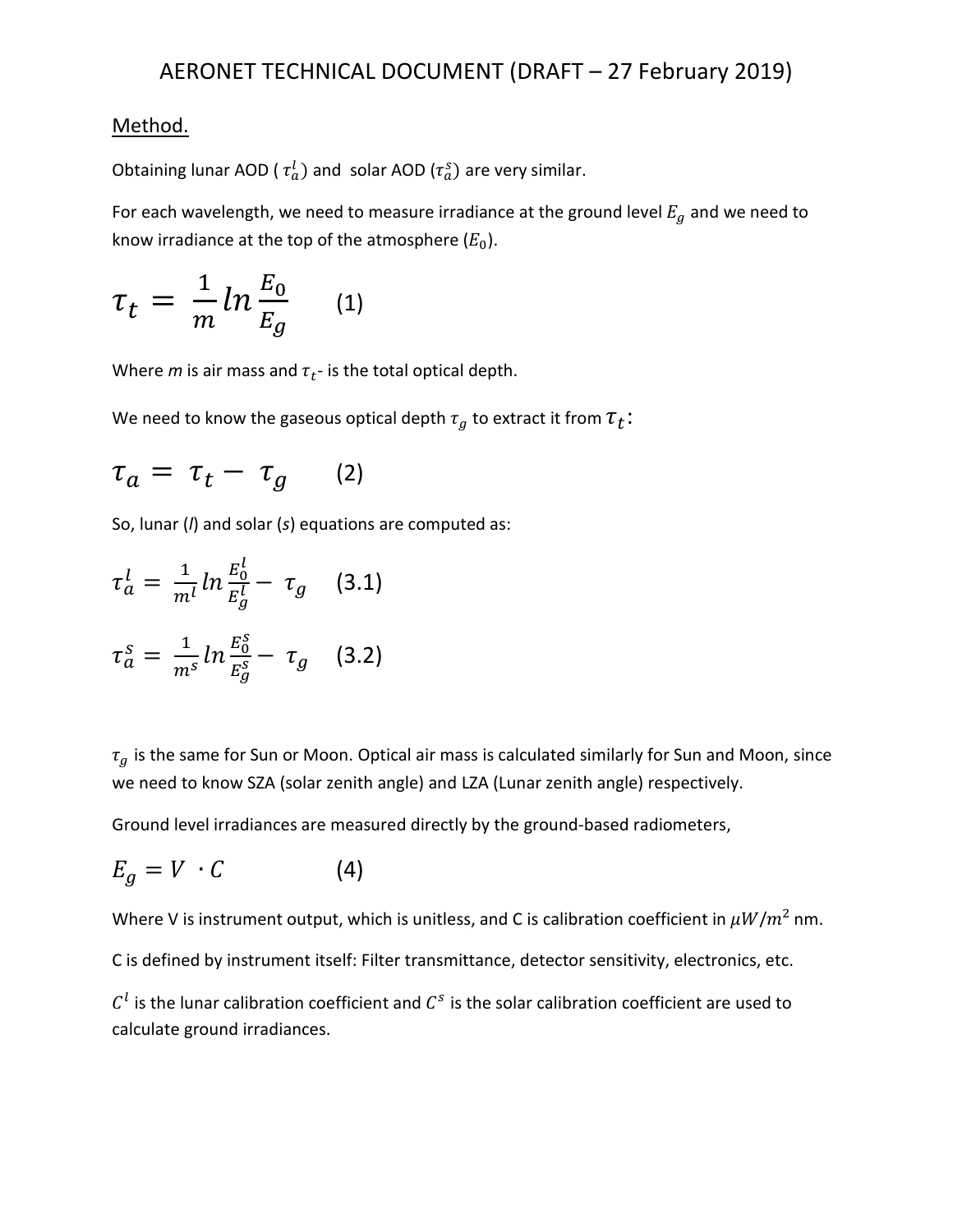Extraterrestrial solar  $E_0^s$  and lunar  $E_0^l$  irradiances are time dependent. Solar extraterrestrial irradiance changes between Aphelion and Perihelion by as much as 7%. Lunar extraterrestrial irradiance changes with the Moon phases, earth-moon and moon-sun distances.

We retrieve  $E_0^l\;$  from USGS ROLO model for each time and instrument coordinates combination (Kieffer and Stone 2005).

We calculate  $E_0^s$  using extraterrestrial spectrum data established jointly by the University of Colorado's Laboratory for Atmospheric and Space Physics (LASP) and the Naval Research Laboratory (NRL) and adjusting it by Earth-Sun distance factor (Coddington et al., 2016).

For each wavelength, we convolve an actual filter function provided by manufacturer with both solar spectrum and ROLO spectra.

Lunar and solar Aerosol Optical depth equations are:

$$
\tau_a^l = \frac{1}{m^l(t)} \ln \frac{E_0^l(t)}{V^l(t) \cdot c^l} - \tau_g \tag{5.1}
$$

$$
\tau_a^s = \frac{1}{m^s(t)} \ln \frac{E_0^s(t)}{V^s(t) \cdot C^s} - \tau_g \tag{5.2}
$$

In the Langley calibration method, we assume the optical depth to be constant during the calibration sequence.

$$
\tau_a + \tau_g = T_{const} \tag{6}
$$

Equations (5.1) and (5.2) can now be modified:

$$
ln \frac{V^{l}(t)}{E_{0}^{l}(t)} = -T_{const} \cdot m^{l}(t) - ln C^{l}
$$
 (7.1)

$$
ln \frac{V^s(t)}{E_0^s(t)} = -T_{const} \cdot m^s(t) - lnC^s \qquad (7.2)
$$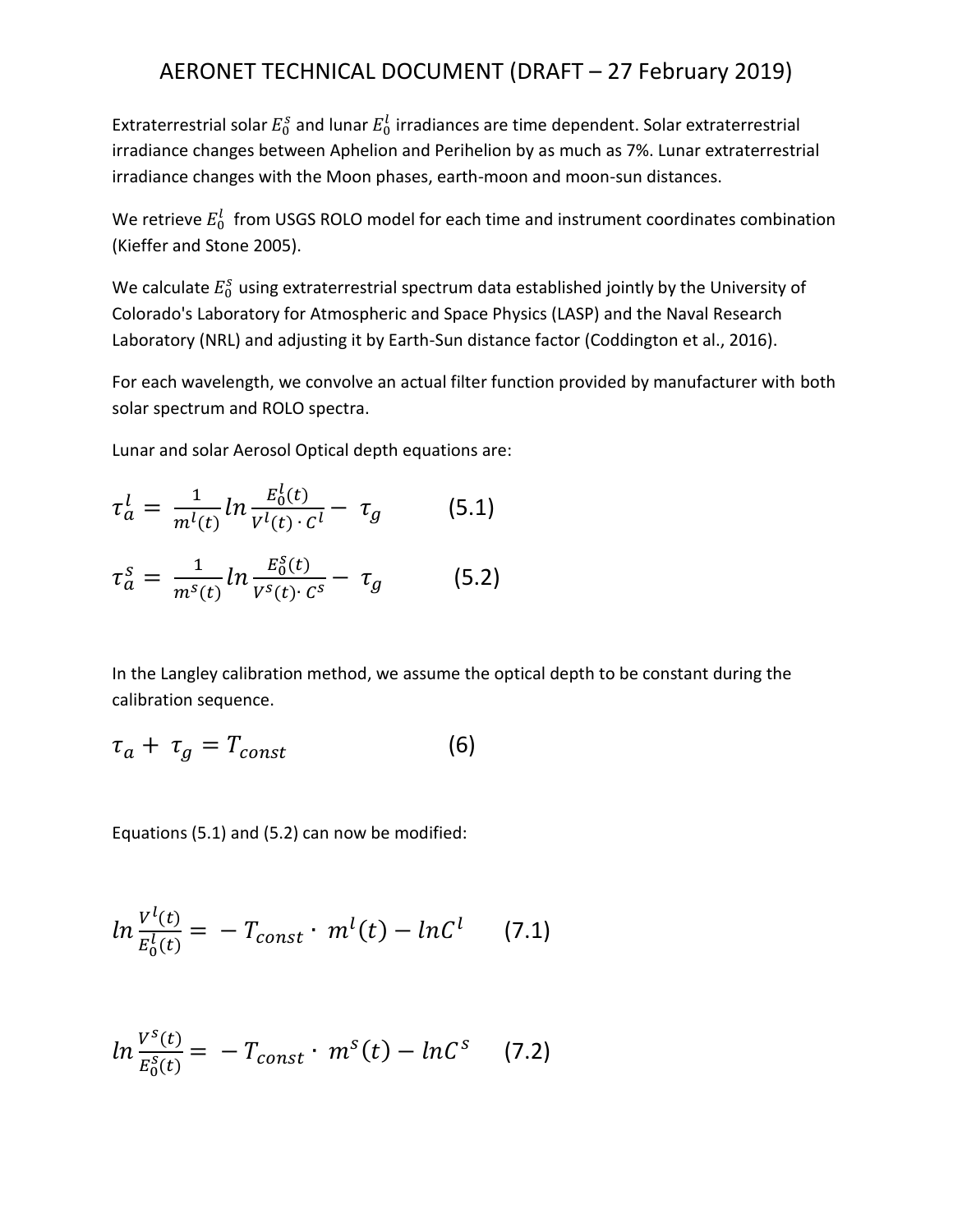These equations are used to make Moon Langley calibration (7.1) and Sun Langley calibration (7.2) and then to compare the results.

After the measurement sequence is complete, we have a set of  $(t)$ , instrument readings for a set of time moments for each wavelength.

In case of Lunar sequence for each time (t), we retrieve the spectral irradiance  $E(\lambda)$  and LZA from USGS ROLO model (Kieffer and Stone 2005). These parameters are calculated on the USGS web site and then transferred and archived on AERONET server.

In case of Solar sequence, we calculate SZA using site coordinates and time (t), and scale extraterrestrial spectral irradiance  $E(\lambda)$  by Earth-Sun distance factor. Both parameters are computed on AERONET server.

We calculate optical air mass m(t) from either SZA or LZA.

Using the spectral irradiance, we convolve  $E_0(t)$  for each wavelength:

$$
E_0(\lambda) = \frac{\int R(\lambda) E(\lambda) d\lambda}{\int R(\lambda) d\lambda}
$$
 (8)

Where  $R(\lambda)$  is a filter transmittance function provided by filter manufacturer.

We present equations (7.1) and (7.2) as a common linear expression:  $y = Ax + B$ , and create a numerical sequence of  $y(t) = \ ln \frac{V(t)}{E_0(t)}$  ,  $x(t) = m(t)$ . Numerically, solve them by a Least Squares method, thus finding slope (A) and Intercept (B),

where 
$$
A = -T_{const}
$$
,  $B = -InC$ .

Finally, we can find:

$$
C=e^{-B}.
$$

Once we have  $C^l$  and  $C^s$ , we can compare them directly. In theory, we should have:

$$
\frac{c^s}{c^l} = 4096,\t\t(9)
$$

which is the sensitivity ratio between Moon and Sun according to the manufacturer.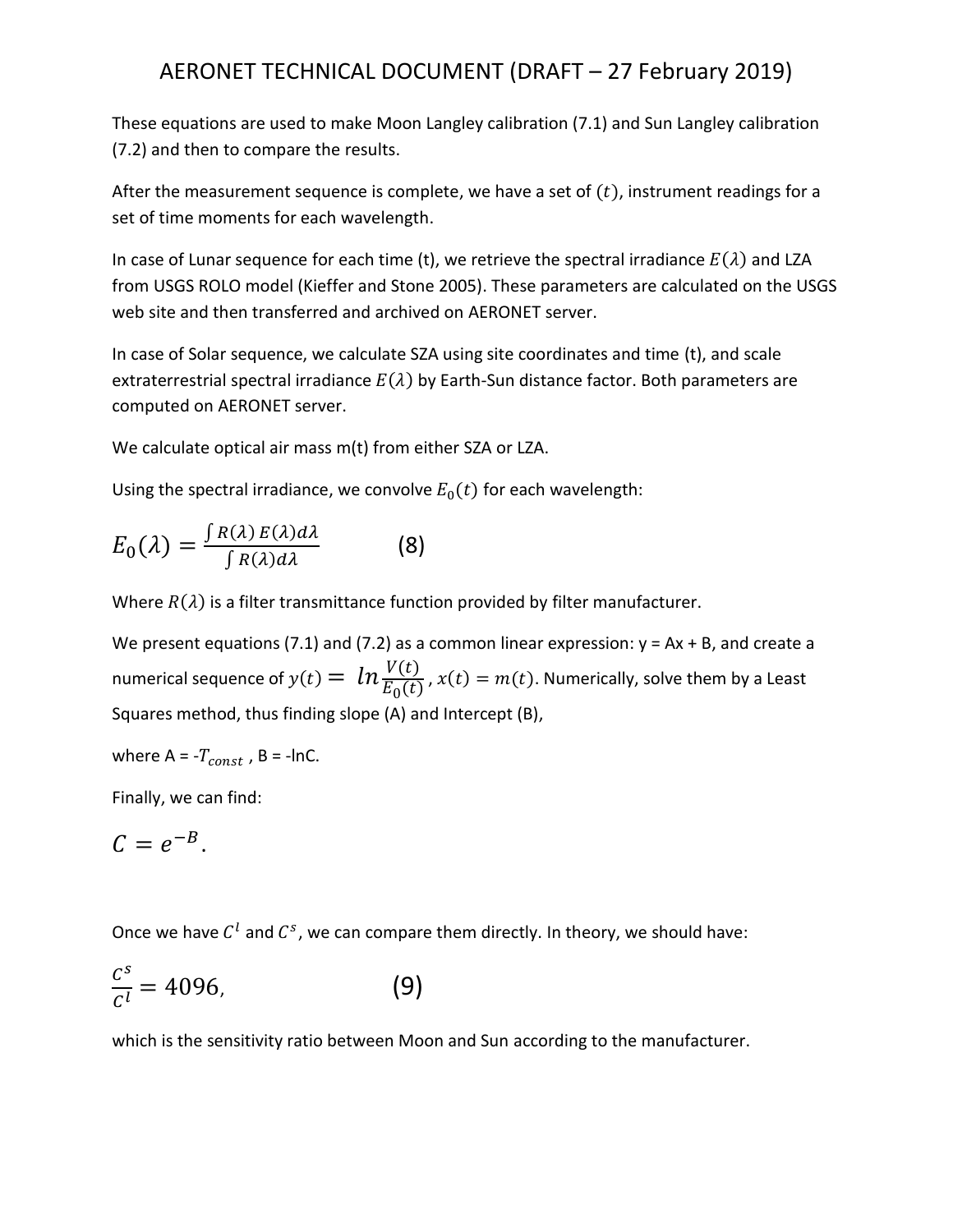#### Results.

During 2015-2017, we had 7 instruments on the Mauna Loa that could perform Lunar measurements.

We automatically retrieved both Sun and Moon Langley plots for these deployments.

For Sun, only morning Langley plot are used because afternoon Mauna Loa sky is usually contaminated. For Moon, only pre-dawn Langley are counted for similar reason.

For the Langley plots, we used optical air mass range between 2.5 and 4.5. We required at least 15 measurements for single Sun Langley plot and 40 measurements for Moon Langley plot. The correlation coefficient for a single Langley plot had to be 0.99 or more.

| Sun : | $N \ge 15$ , 2.5 < $m$ < 4.5, CC > 0.99 | (10.1) |
|-------|-----------------------------------------|--------|
| Moon: | $N \ge 40$ , 2.5 < $m$ < 4.5, CC > 0.99 | (10.2) |

Where m is an optical air mass, N is a number of measurements within specified optical air mass interval in the sequence, and CC is the Correlation coefficient of the regressions in equations (7.1) and (7.2).

In Table 1, we can see the statistics or checking conditions (10.1) and (10.2) for considered Mauna Loa deployments.

Table 1.

Deployments of Lunar instruments on Mauna Loa.

| <b>Instrument</b> | <b>Days</b> | <b>Sun Langleys</b> | <b>Nights</b> | <b>Moon Langleys</b> |
|-------------------|-------------|---------------------|---------------|----------------------|
| 1027              | 64          | 45                  | 29            | 9                    |
| 814               | 122         | 76                  | 50            | 12                   |
| 818               | 254         | 122                 | 85            | 23                   |
| 837               | 753         | 494                 | 298           | 61                   |
| 839               | 258         | 89                  | 32            |                      |
| 864               | 336         | 239                 | 186           | 49                   |
| 867               | 146         | 106                 | 46            | 13                   |

For each of wavelength (if available) we averaged Solar calibration coefficients and Lunar calibration coefficients and found their ratios.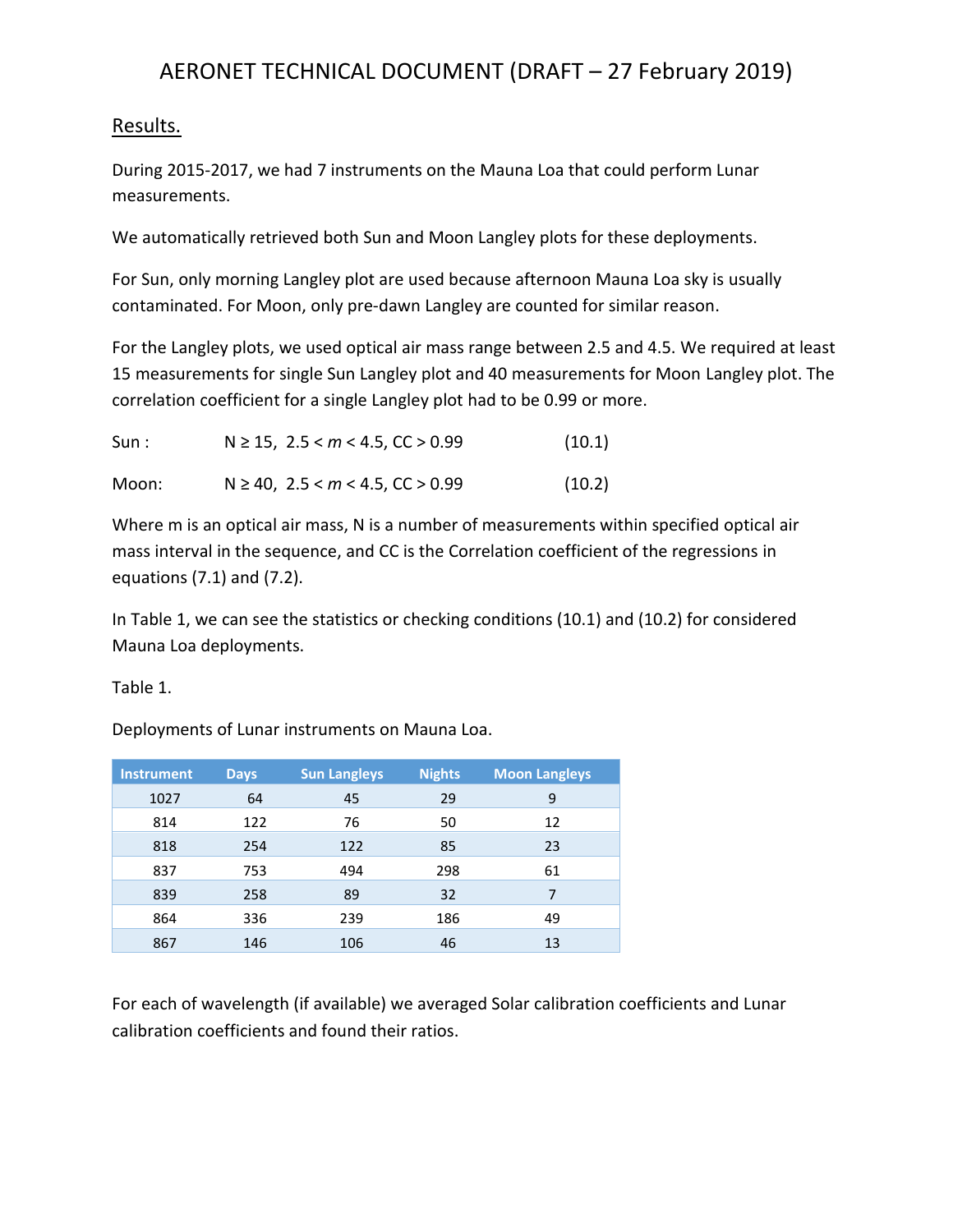The following wavelengths are presented in Tables 2.1–2.7:

1020 nm, 1640 nm, 870 nm, 675 nm, 440 nm, 500 nm, 1020 nm InGaAs

Table 2.1

Average calibrations of channel 1020 nm.

| <b>Instrument</b>       | 864      |
|-------------------------|----------|
| N of Sun Langleys       | 16       |
| Solar CC MWatt/m^2/nm   | 1.340423 |
| Solar CC uncertanty %   | 0.49     |
| N of Moon Langleys      | 4        |
| Lunar CC MWatt/m^2/nm   | 0.000312 |
| Lunar CC uncertanty %   | 0.47     |
| Ccsun/Ccmoon            | 4297.929 |
| Deviation from 4096 (%) | 4.93     |

Table 2.2

Average calibrations of channel 1640 nm.

| Instrument              | 818      | 837      | 839      | 864      | 867      |
|-------------------------|----------|----------|----------|----------|----------|
| N of Sun Langleys       | 89       | 409      | 58       | 207      | 95       |
| Solar CC MWatt/m^2/nm   | 0.2313   | 0.1983   | 0.1991   | 0.2053   | 0.2020   |
| Solar CC uncertanty %   | 10.75    | 4.96     | 0.25     | 0.86     | 1.21     |
| N of Moon Langleys      | 6        | 26       | 4        | 35       | 8        |
| Lunar CC MWatt/m^2/nm   | 0.000055 | 0.000046 | 0.000045 | 0.000048 | 0.000046 |
| Lunar CC uncertanty %   | 2.05     | 2.25     | 1.99     | 2.9      | 2.76     |
| Ccsun/Ccmoon            | 4231.11  | 4266.22  | 4377.42  | 4321.00  | 4363.22  |
| Deviation from 4096 (%) | 3.3      | 4.16     | 6.87     | 5.49     | 6.52     |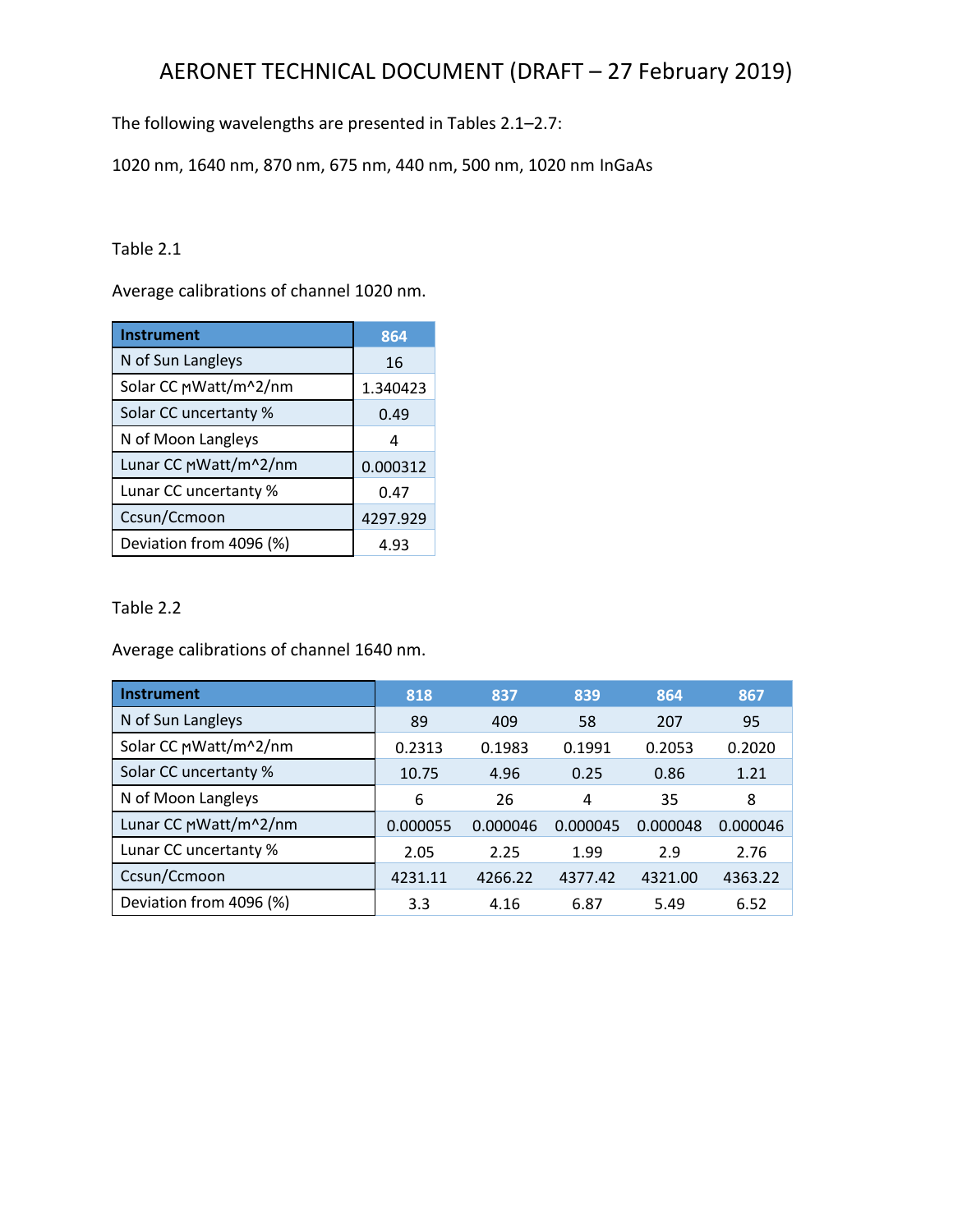## Table 2.3

Average calibrations of channel 870 nm.

| <b>Instrument</b>       | 818      | 837      | 864      | 867      |
|-------------------------|----------|----------|----------|----------|
| N of Sun Langleys       | 100      | 401      | 214      | 100      |
| Solar CC MWatt/m^2/nm   | 1.1781   | 1.1368   | 1.1570   | 1.0354   |
| Solar CC uncertanty %   | 10.13    | 5.04     | 0.81     | 1.02     |
| N of Moon Langleys      | 4        | 10       | 21       | 4        |
| Lunar CC MWatt/m^2/nm   | 0.000268 | 0.000256 | 0.000258 | 0.000234 |
| Lunar CC uncertanty %   | 0.84     | 0.6      | 0.81     | 0.29     |
| Ccsun/Ccmoon            | 4396.47  | 4448.06  | 4475.93  | 4429.86  |
| Deviation from 4096 (%) | 7.34     | 8.6      | 9.28     | 8.15     |

#### Table 2.4

Average calibrations of channel 675 nm.

| <b>Instrument</b>       | 1027     | 814      | 818      | 837      | 839      | 864      | 867      |
|-------------------------|----------|----------|----------|----------|----------|----------|----------|
| N of Sun Langleys       | 45       | 72       | 110      | 448      | 74       | 226      | 101      |
| Solar CC MWatt/m^2/nm   | 1.3518   | 1.4245   | 1.4754   | 1.4222   | 1.4864   | 1.4719   | 1.4488   |
| Solar CC uncertanty %   | 0.57     | 0.51     | 9.64     | 4.79     | 0.5      | 0.82     | 0.95     |
| N of Moon Langleys      | 6        | 8        | 17       | 45       | 4        | 44       | 10       |
| Lunar CC MWatt/m^2/nm   | 0.000309 | 0.000321 | 0.000335 | 0.000322 | 0.000335 | 0.000332 | 0.000328 |
| Lunar CC uncertanty %   | 1.87     | 0.33     | 0.8      | 0.77     | 0.64     | 0.9      | 0.41     |
| Ccsun/Ccmoon            | 4378.24  | 4435.80  | 4402.49  | 4422.14  | 4443.05  | 4437.65  | 4411.53  |
| Deviation from 4096 (%) | 6.89     | 8.3      | 7.48     | 7.96     | 8.47     | 8.34     | 7.7      |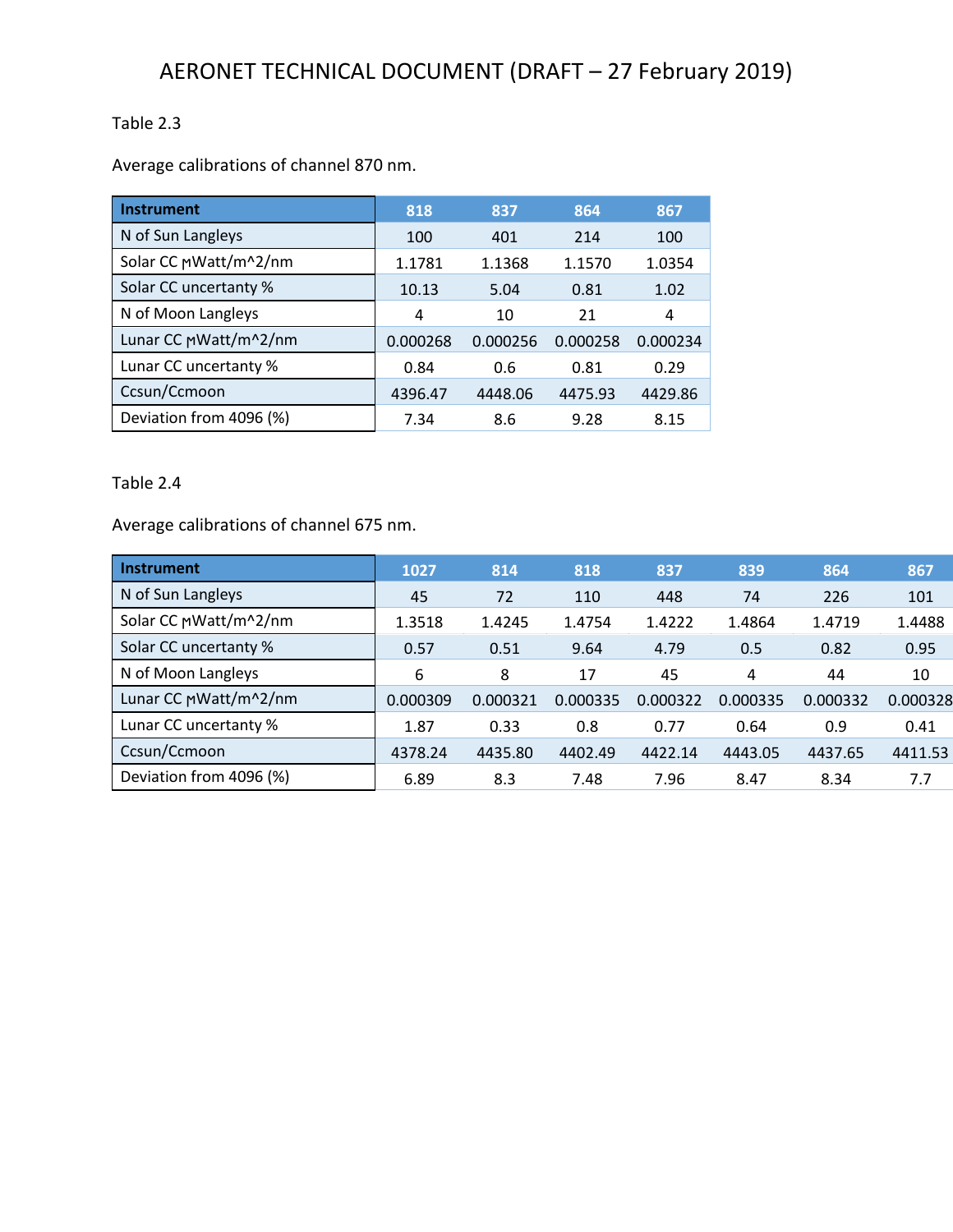## Table 2.5

Average calibrations of channel 500 nm.

| <b>Instrument</b>       | 1027     | 814      | 818      | 837      | 839      | 864      | 867      |
|-------------------------|----------|----------|----------|----------|----------|----------|----------|
| N of Sun Langleys       | 45       | 75       | 117      | 478      | 88       | 232      | 104      |
| Solar CC MWatt/m^2/nm   | 1.8809   | 2.0099   | 2.0041   | 1.9178   | 1.9743   | 1.9546   | 1.9574   |
| Solar CC uncertanty %   | 0.71     | 0.6      | 9.47     | 4.73     | 0.94     | 1.13     | 1.25     |
| N of Moon Langleys      | 9        | 11       | 22       | 58       | 7        | 47       | 13       |
| Lunar CC MWatt/m^2/nm   | 0.000437 | 0.000454 | 0.000457 | 0.000435 | 0.000452 | 0.000443 | 0.000447 |
| Lunar CC uncertanty %   | 2.84     | 2.21     | 1.36     | 1.28     | 3.61     | 1.35     | 1.08     |
| Ccsun/Ccmoon            | 4305.40  | 4431.28  | 4390.19  | 4406.46  | 4368.43  | 4408.43  | 4383.66  |
| Deviation from 4096 (%) | 5.11     | 8.19     | 7.18     | 7.58     | 6.65     | 7.63     | 7.02     |

#### Table 2.6

Average calibrations of channel 440 nm.

| <b>Instrument</b>       | 1027    | 814      | 818      | 837      | 839      | 864      | 867      |
|-------------------------|---------|----------|----------|----------|----------|----------|----------|
| N of Sun Langleys       | 45      | 76       | 122      | 494      | 89       | 239      | 106      |
| Solar CC MWatt/m^2/nm   | 2.4118  | 2.3062   | 2.3840   | 2.3687   | 2.3799   | 2.3630   | 2.3459   |
| Solar CC uncertanty %   | 0.79    | 0.84     | 9.35     | 4.85     | 1.13     | 1.65     | 1.17     |
| N of Moon Langleys      | 8       | 10       | 19       | 56       | 6        | 48       | 12       |
| Lunar CC MWatt/m^2/nm   | 0.00056 | 0.000509 | 0.000539 | 0.000536 | 0.000546 | 0.000533 | 0.000533 |
| Lunar CC uncertanty %   | 2.54    | 5.39     | 1.93     | 2.18     | 3.83     | 1.84     | 0.97     |
| Ccsun/Ccmoon            | 4307.35 | 4532.61  | 4424.73  | 4416.62  | 4358.40  | 4431.96  | 4404.75  |
| Deviation from 4096 (%) | 5.16    | 10.66    | 8.03     | 7.83     | 6.41     | 8.2      | 7.54     |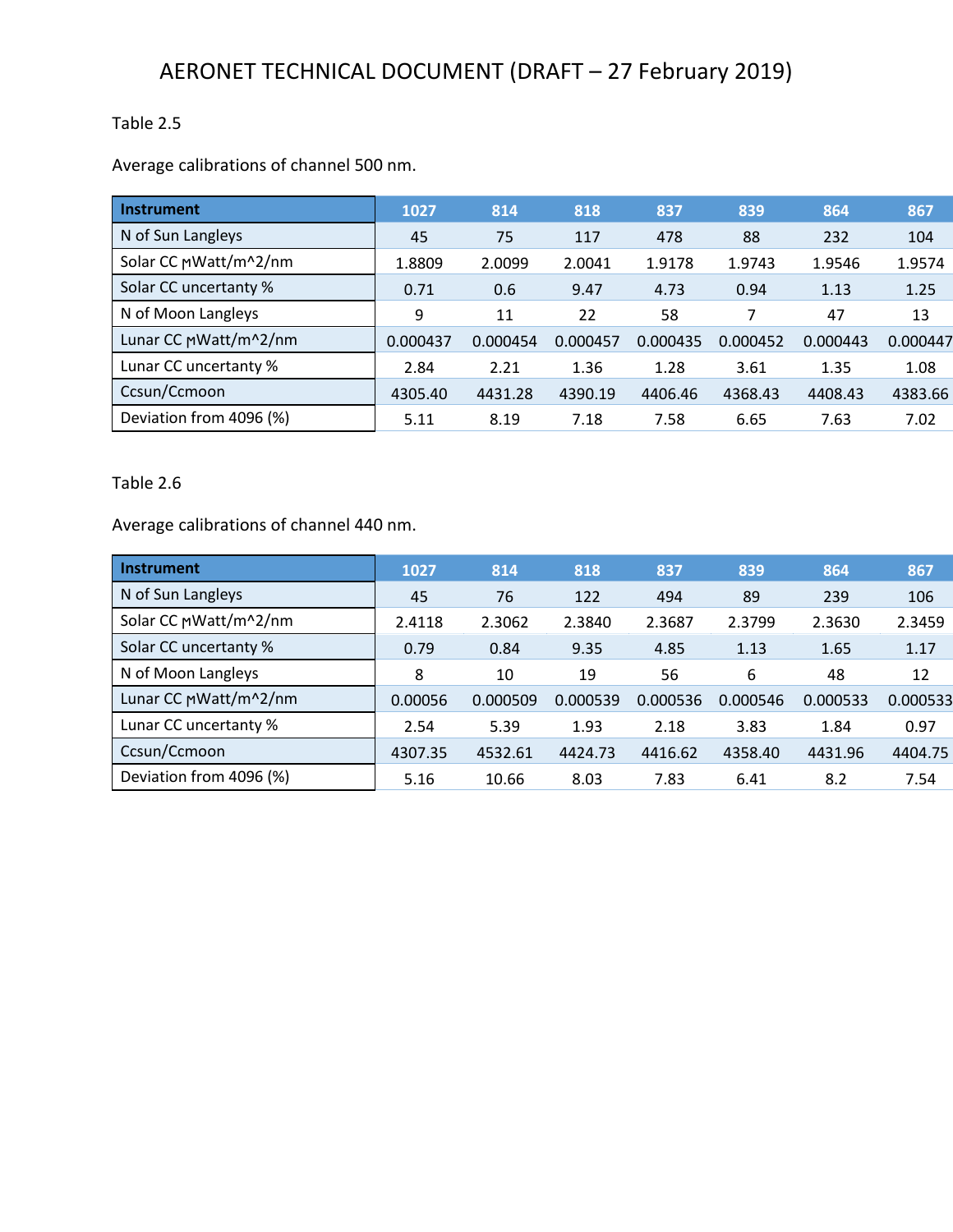#### Table 2.7

Average calibrations of channel 1020 nm InGaAs

| <b>Instrument</b>       | 837      | 864      |
|-------------------------|----------|----------|
| N of Sun Langleys       | 403      | 204      |
| Solar CC MWatt/m^2/nm   | 1.0568   | 1.0719   |
| Solar CC uncertanty %   | 5        | 0.82     |
| N of Moon Langleys      | 5        | 8        |
| Lunar CC MWatt/m^2/nm   | 0.000242 | 0.000246 |
| Lunar CC uncertanty %   | 0.94     | 0.56     |
| Ccsun/Ccmoon            | 4373.88  | 4357.27  |
| Deviation from 4096 (%) | 6.78     | 6.38     |

The Solar/Lunar calibration ratios in average deviate from the theoretical value of 4096 by several percent. The deviation is around 7% to 8% for shorter wavelengths ( <900 nm) and 5 to 6 % for longer wavelengths (1020nm and 1640m). These parameters have their own uncertainties of 1% to 2% for each instrument, which may depend on changing instrument conditions during the years of observations, and also vary from instrument to instrument.

At the moment, we think that the best comparisons are obtained from matching pairs of Sun-Moon Langley sequences.

The sky is normally clear during mornings on Mauna Loa and we would only like to use these Langley sequences. The natural match for them will be pre-dawn Lunar Langley, as the sky clears up at the end of night. The same strict conditions (10.1) and (10.2) were used to select Morning Sun Langley sequences and pre-dawn Moon Langley sequences. We then paired them for each instrument with the requirement that the pre-dawn Moon Langley sequence was immediately followed by Sun morning sequence within 4 hours. The number of these matching pairs is smaller than the total number of all sequences. For each pair, we calculate the ratios CCsun/CCmoon and then averaged only the ratios. Thus, we could eliminate the influence of temporal variations of instrument conditions.

The following wavelength are presented in Tables 3.1 to 3.6:

1640 nm, 870 nm, 675 nm, 440 nm, 500 nm, 1020 InGaAs (we could not get enough matching pairs for 1020 nm Si that satisfies conditions (10.1) and (10.2)).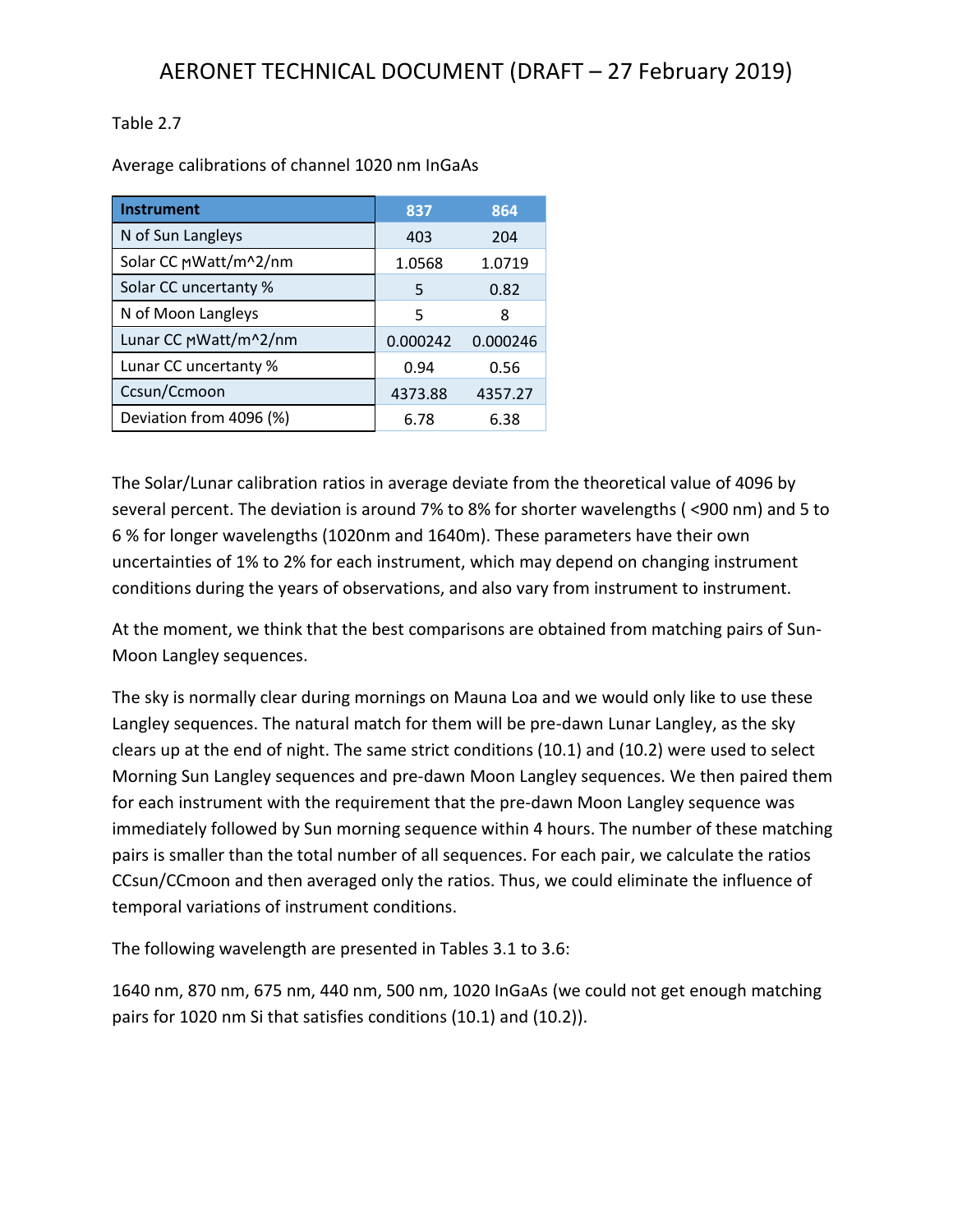## Table 3.1.

Average ratios of calibrations of 1640 nm for matching pre-dawn Moon Langley and morning Sun Langley.

| <b>Instrument</b>       | 818      | 837  | 864              | 867      |
|-------------------------|----------|------|------------------|----------|
| N of matching Langleys  | 5        | 15   | 18               |          |
| Average Ratio           | 4288.401 |      | 4269.92 4269.008 | 4308.444 |
| Uncertainty of Ratio(%) | 1.61     | 1.72 | 2.23             | 1.78     |
| Deviation from 4096 (%) | 4.7      | 4.25 | 4 Z Z            | 5.19     |

Table 3.2.

Average ratios of calibrations of 870 nm for matching pre-dawn Moon Langley and morning Sun Langley.

| <b>Instrument</b>       | 818     | 837      | 864      |
|-------------------------|---------|----------|----------|
| N of matching Langleys  | 4       |          | 12       |
| Average Ratio           | 4458.14 | 4455.063 | 4458.892 |
| Uncertainty of Ratio(%) | 0.19    | 0.36     | 0.63     |
| Deviation from 4096 (%) | 8.84    | 8.77     | 8.86     |

Table 3.3.

Average ratios of calibrations of 675 nm for matching pre-dawn Moon Langley and morning Sun Langley.

| <b>Instrument</b>       | 1027     | 814      | 818      | 837      | 864      | 867      |
|-------------------------|----------|----------|----------|----------|----------|----------|
| N of matching Langleys  |          | 4        | 11       | 23       | 24       | 4        |
| Average Ratio           | 4385.777 | 4416.649 | 4449.675 | 4439.387 | 4440.252 | 4437.436 |
| Uncertainty of Ratio(%) | 1.9      | 0.6      | 0.51     | 0.75     | 0.82     | 0.22     |
| Deviation from 4096 (%) | 7.07     | 7.83     | 8.63     | 8.38     | 8.4      | 8.34     |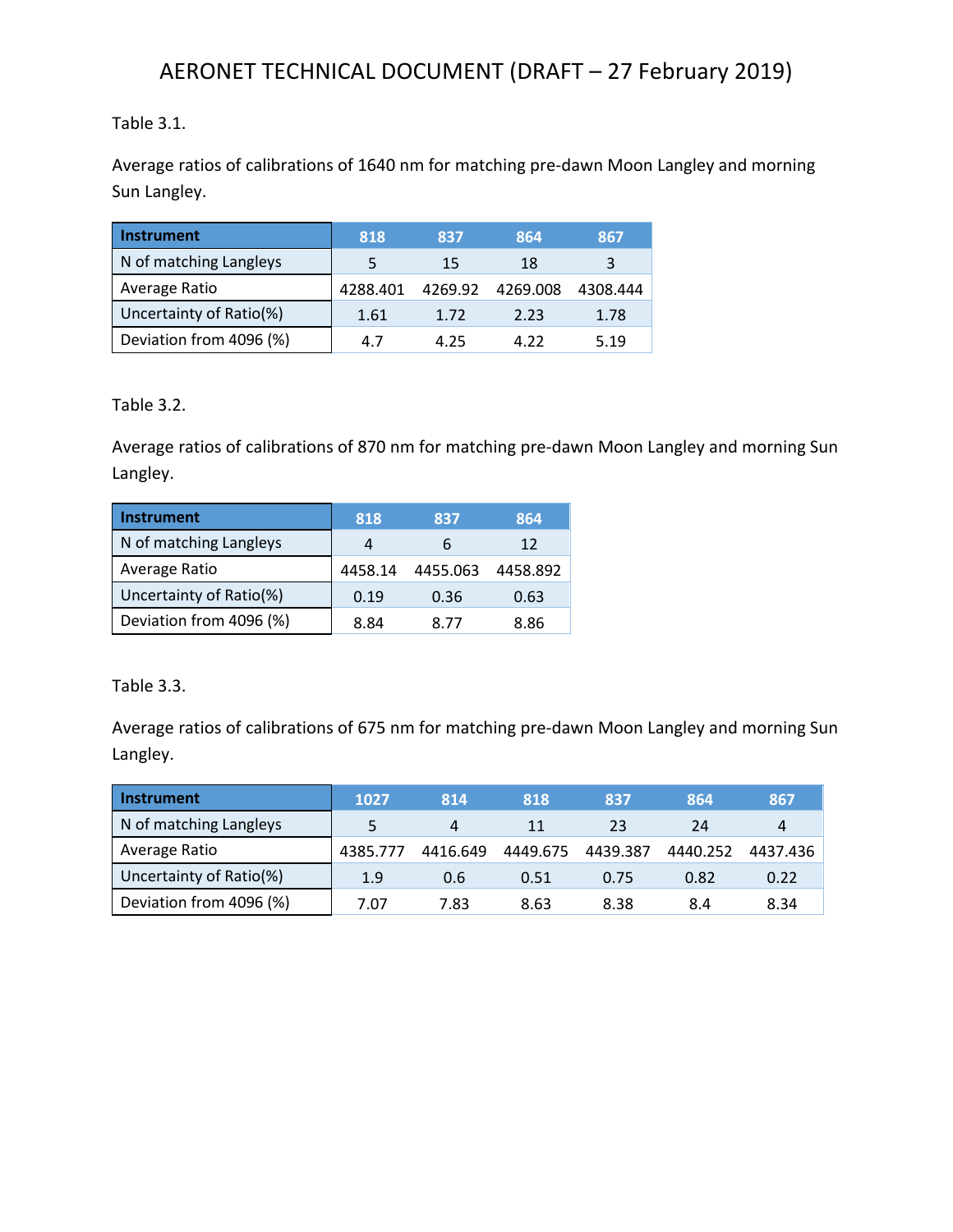#### Table 3.4.

Average ratios of calibrations of 500 nm for matching pre-dawn Moon Langley and morning Sun Langley.

| <b>Instrument</b>       | 1027     | 814      | 818      | 837      | 864      | 867      |
|-------------------------|----------|----------|----------|----------|----------|----------|
| N of matching Langleys  |          |          | 12       | 32       | 28       | 4        |
| Average Ratio           | 4337.591 | 4412.569 | 4422.246 | 4417.758 | 4405.988 | 4402.215 |
| Uncertainty of Ratio(%) | 2.68     | 1.51     | 0.62     | 1.53     | 1.69     | 0.43     |
| Deviation from 4096 (%) | 5.9      | 7.73     | 7.96     | 7.86     | 7.57     | 7.48     |

Table 3.5.

Average ratios of calibrations of 440 nm for matching pre-dawn Moon Langley and morning Sun Langley.

| <b>Instrument</b>       | 1027     | 814      | 818      | 837      | 864      | 867            |
|-------------------------|----------|----------|----------|----------|----------|----------------|
| N of matching Langleys  |          |          | 12       | 32       | 28       | $\overline{4}$ |
| Average Ratio           | 4334.613 | 4425.657 | 4454.537 | 4399.137 | 4409.678 | 4410.872       |
| Uncertainty of Ratio(%) | 2.5      | 0.93     | 0.45     | 2.06     | 1.84     | 0.29           |
| Deviation from 4096 (%) | 5.83     | 8.05     | 8.75     | 7.4      | 7.66     | 7.69           |

Table 3.6.

Average ratios of calibrations of 1020nm InGaAs for matching pre-dawn Moon Langley and morning Sun Langley.

| <b>Instrument</b>       | 864      |
|-------------------------|----------|
| N of matching Langleys  |          |
| Average Ratio           | 4363.768 |
| Uncertainty of Ratio(%) | 0.58     |
| Deviation from 4096 (%) | 6.54     |

We can see that the averaged ratios derived from matching Langleys have better agreements from instrument to instrument and also smaller uncertainties. We can even call these ratios "Instrument independent".

Out of 7 instruments, 864 appears to be most productive as it appears to be listed in all tables.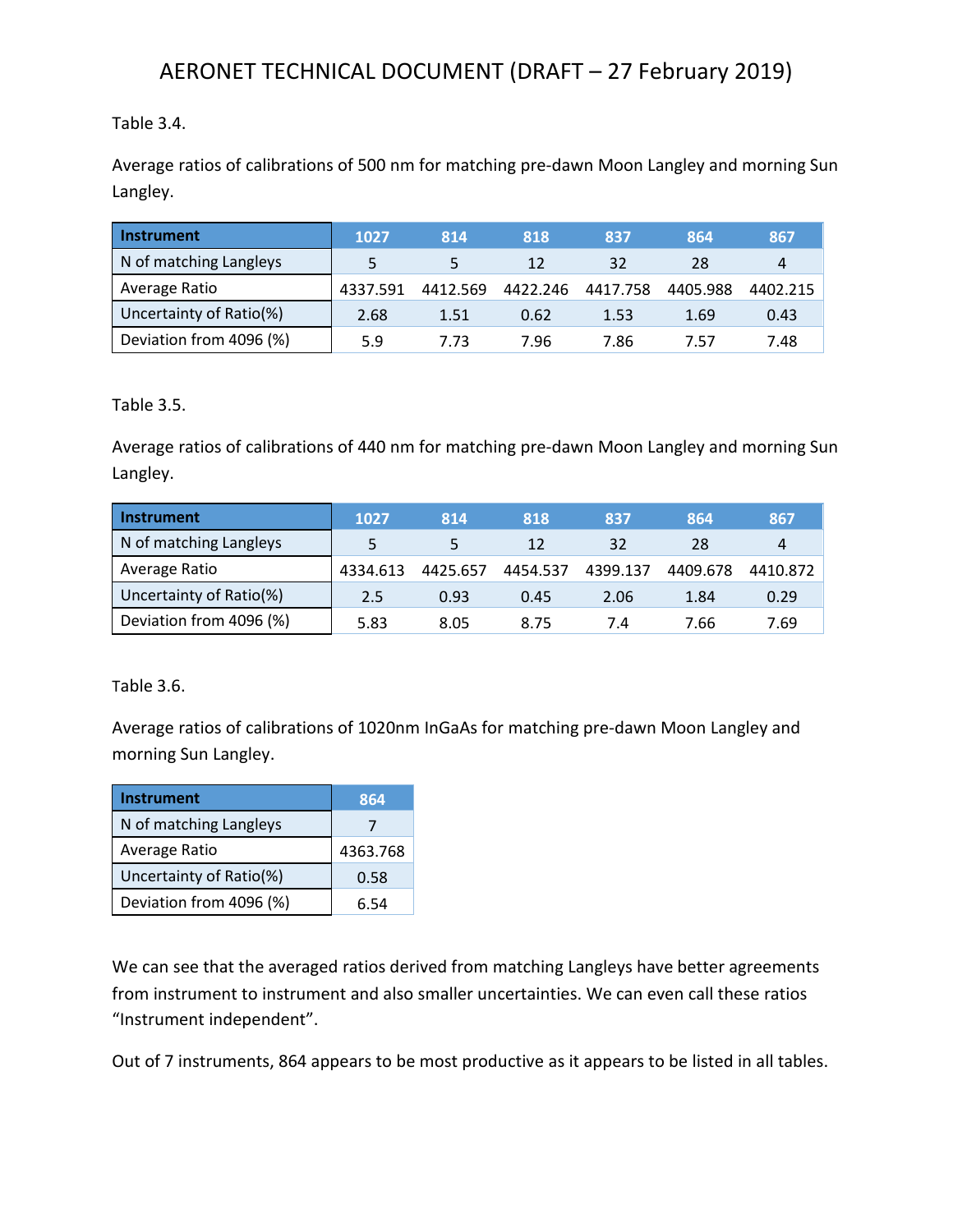In the Table 4.0, we put together results of matching Langleys of only instrument 864 for all its channels:

Table 4.0

Average ratios of calibrations of all channels of instrument 864 for matching pre-dawn Moon Langley and morning Sun Langley.

| <b>Channel</b>          | 1640nm    | 870 <sub>nm</sub> | 675nm    | 440 <sub>nm</sub> | 500 <sub>nm</sub> | 1020nm InGaAs |
|-------------------------|-----------|-------------------|----------|-------------------|-------------------|---------------|
| N of matching Langleys  | 18        | 12                | 24       | 28                | 28                |               |
| Average Ratio           | 4269.0077 | 4458.892          | 4440.252 | 4409.678          | 4405.988          | 4363.768368   |
| Uncertainty of Ratio(%) | 2.23      | 0.63              | 0.82     | 1.84              | 1.69              | 0.58          |
| Deviation from 4096 (%) | 4.22      | 8.86              | 8.4      | 7.66              | 7.57              | 6.54          |

1020nm channel is not available in that comparison. It is available only if we compare average calibrations without requirement time correlation. In Table 4.1 we put together results of comparison of average results from instrument 864 for all channels.

Table 4.1.

Average calibrations of all channels of instrument 864

| <b>Channel</b>          | 1020nm   | 1640nm   | 870nm    | 675nm    | 440nm    | <b>500nm</b> | 1020nm |
|-------------------------|----------|----------|----------|----------|----------|--------------|--------|
| N of Sun Langleys       | 16       | 207      | 214      | 226      | 239      | 232          | 20     |
| Solar CC MWatt/m^2/nm   | 1.3404   | 0.2053   | 1.1570   | 1.4719   | 2.3630   | 1.9546       | 1.07   |
| Solar CC uncertanty %   | 0.49     | 0.86     | 0.81     | 0.82     | 1.65     | 1.13         | 0.8    |
| N of Moon Langleys      | 4        | 35       | 21       | 44       | 48       | 47           | 8      |
| Lunar CC MWatt/m^2/nm   | 0.000312 | 0.000048 | 0.000258 | 0.000332 | 0.000533 | 0.000443     | 0.000  |
| Lunar CC uncertanty %   | 0.47     | 2.9      | 0.81     | 0.9      | 1.84     | 1.35         | 0.5    |
| Ccsun/Ccmoon            | 4297.93  | 4321.00  | 4475.93  | 4437.65  | 4431.96  | 4408.43      | 4357   |
| Deviation from 4096 (%) | 4.93     | 5.49     | 9.28     | 8.34     | 8.2      | 7.63         | 6.3    |

In the following table 4.2 we averaged all 7 instrument results for matching Langleys.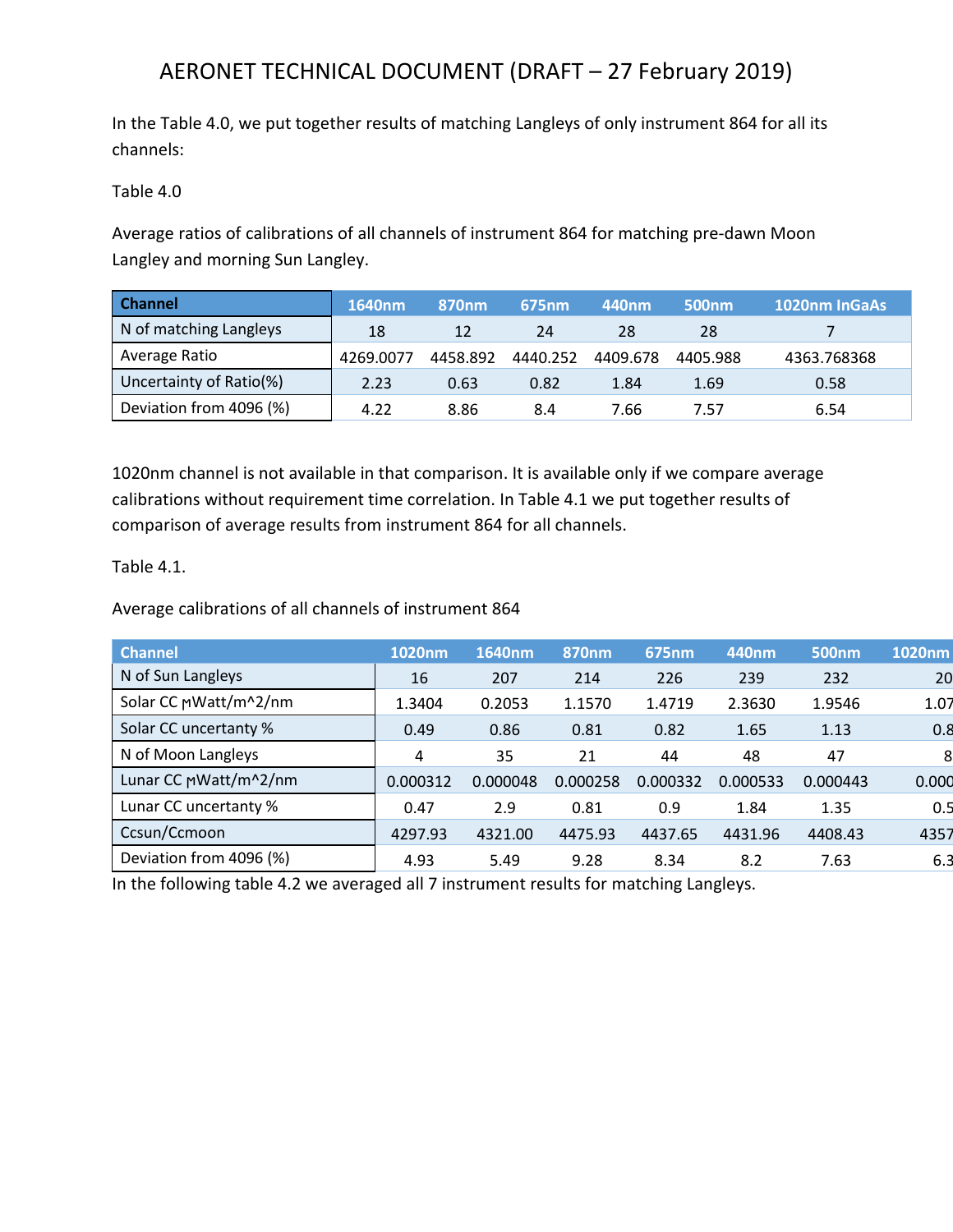#### Table 4.2

Average ratios of calibrations of all channels of all instrument for matching pre-dawn Moon Langley and morning Sun Langley on Mauna Loa.

| <b>Channel</b>          | 1640 | 870  | 675  | 440  | 500  | 1020In |
|-------------------------|------|------|------|------|------|--------|
| N of matching Langleys  | 42   | 26   |      | 86   | 86   |        |
| Average Ratio           | 4276 | 4457 | 4436 | 4409 | 4409 | 4368   |
| Uncertainty of Ratio(%) | 1.9  | 0.5  | 0.9  | 1.8  | 1.6  | 0.6    |
| Deviation from 4096 (%) | 4.4  | 8.8  | 8.3  | 7.6  | 7.6  | 6.6    |

We tried to apply the same technique to the measurements in Izana, using conditions (10.1) and (10.2). Instruments 790, 914, 915 and 933 were making Lunar measurements on Izana during 2015–2017 years.

#### Table 4.3

Average ratios of calibrations of all channels of all instruments for matching pre-dawn Moon Langley and morning Sun Langley on Izana.

| <b>Channel</b>          | 1020 | 1640 | 870  | 675  | 440  | 500  | 1020 <sub>In</sub> |
|-------------------------|------|------|------|------|------|------|--------------------|
| N of matching Langleys  | 11   | 18   | 18   | 23   | 24   | 24   |                    |
| Average Ratio           | 4299 | 4292 | 4458 | 4448 | 4437 | 4431 | 4397               |
| Uncertainty of Ratio(%) | 0.9  | 2.3  | 0.6  | 1.1  | 2.0  | 1.8  | 0.5                |
| Deviation from 4096 (%) | 5.0  | 4.8  | 8.8  | 8.6  | 8.3  | 8.2  |                    |

Then results are very similar. Izana also give us 1020 Si channel.

In the following table we combined the results from Izana and Mauna Loa.

Table 4.4

Average ratios of calibrations of all channels of all instruments for matching pre-dawn Moon Langley and morning Sun Langley on Izana and Mauna Loa.

| <b>Channel</b>          | 1020 | 1640 | 870  | 675  | 440  | 500  | 1020In |
|-------------------------|------|------|------|------|------|------|--------|
| N of matching Langleys  | 11   | 60   | 44   | 94   | 110  | 110  |        |
| Average Ratio           | 4299 | 4281 | 4457 | 4439 | 4415 | 4414 | 4378   |
| Uncertainty of Ratio(%) | 0.9  | 2.0  | 0.5  | 0.9  | 1.9  | 1.6  | 0.6    |
| Deviation from 4096 (%) | 5.0  | 4.5  | 8.8  | 8.4  | 7.8  | 7.8  | 6.9    |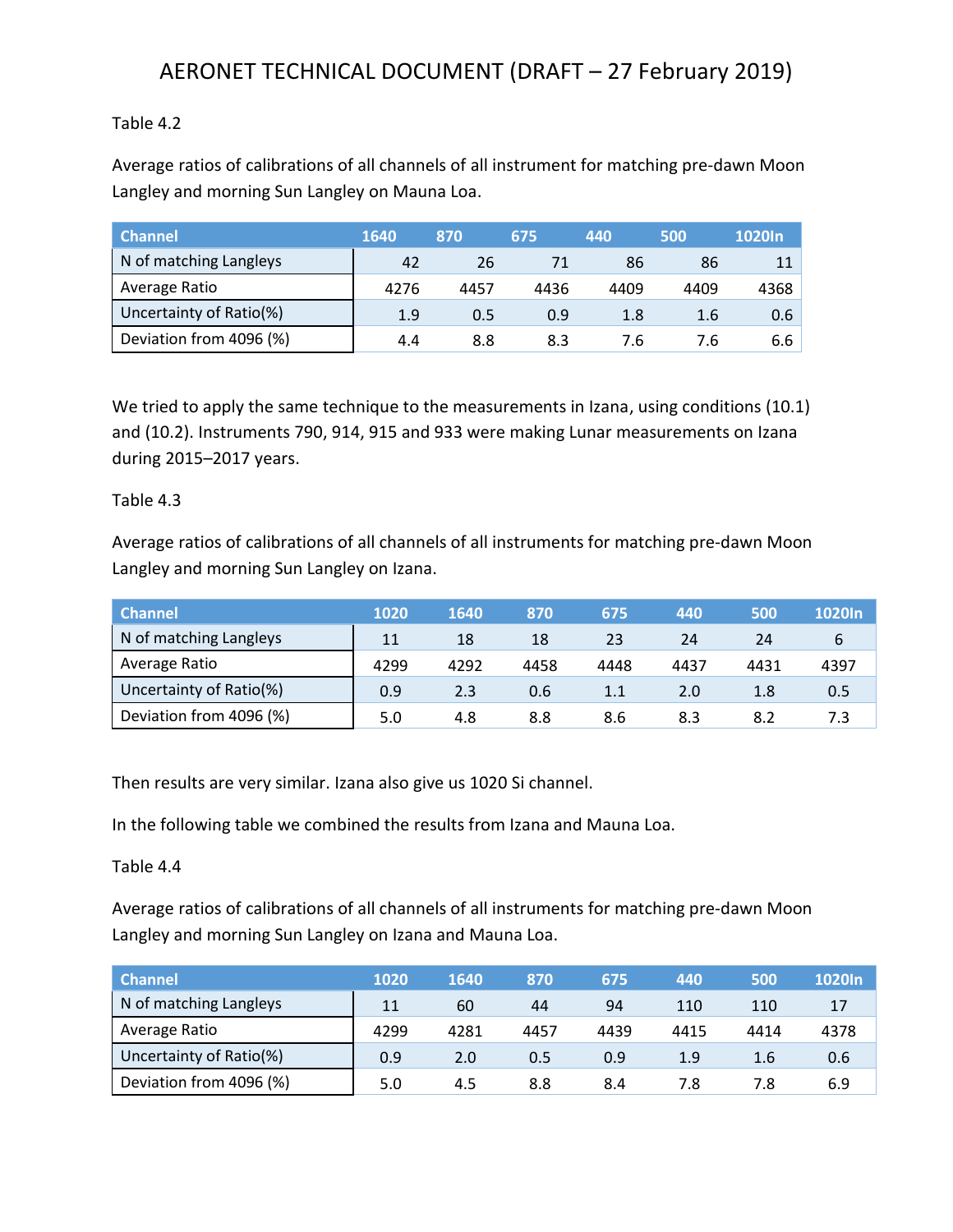### **Conclusion**

A consistent bias is determined between Langley plot calibration results from Solar and Lunar measurements.

The cause of the bias is not known at the moment of this writing.

The observed bias is consistent on two mountain top sites , 11 different instruments, and 3 years of observations.

Such consistency makes possible using method (2) of lunar calibration: transfer of solar calibration.

From expression (9) and the Table 4.4 the following can be derived:

$$
C^l = \frac{C^s}{4096 \cdot (1+\delta)}\tag{11}
$$

Where δ is a bias from Table 4.4:

Table 5.

Bias used in the Solar – Lunar calibration transfer.

| <b>Channel</b> | δ     |
|----------------|-------|
| 1020Si         | 0.049 |
| 1640           | 0.055 |
| 870            | 0.093 |
| 675            | 0.083 |
| 440            | 0.082 |
| 500            | 0.076 |
| 1020In         | 0.064 |

The method is currently implemented in the AERONET Version 3. nighttime AOD are being retrieved and are planned to be part of the upcoming Version 3 release (Giles et al., 2019).